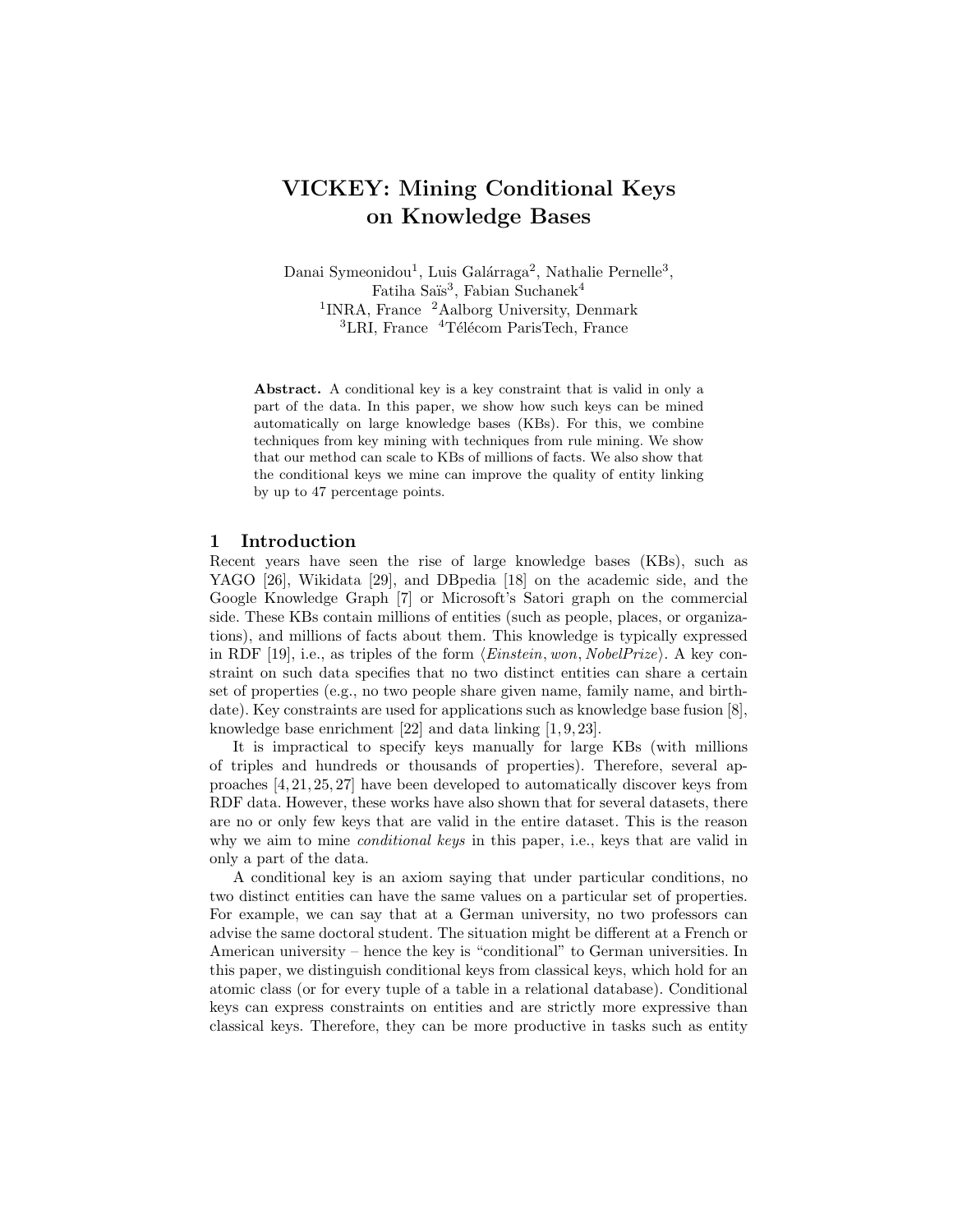linking – as we show in our experiments. Apart from this, conditional keys carry knowledge in themselves. For example, it is interesting to know that France allows several advisors, while Germany does not.

Mining conditional keys automatically from the data is a challenging endeavor, for several reasons. First, the KBs we consider here contain only binary relations, which means that keys usually do not live in a single table, but can be a join of up to a dozen relations. Second, KBs are usually incomplete [12]. If a student at a German university has only one advisor in the KB, she could still have several in real life. Thus, any approach that automatically mines conditional keys risks being misled. Finally, the challenge is to scale: Today's KBs contain millions of statements. This means that there are billions of possible conditions and property combinations that could define a conditional key. In the example, professors could be distinguished by their doctoral students, but also by their given and family name or by their discipline and birthdate. These keys could hold only for German professors, only for Danish ones, only for professors at a certain university in Mexico, or only for professors born in a certain city in Iowa. This huge search space is one of the main reasons why there is today no approach that could mine conditional keys on KBs.

Our proposal is to combine key mining techniques [27] with techniques from rule mining [13]. More precisely, VICKEY discovers first the set of maximal non-keys from which the conditional keys can be computed. Thus, the search space can be significantly reduced while avoiding to scan all the data. Secondly, VICKEY applies a breadth-first strategy to discover frequent candidate conditional keys and efficiently check their validity. More precisely, our contributions are as follows:

- We develop an algorithm that can mine conditional keys efficiently.
- We show that our method scales gracefully to KBs of millions of facts.
- We show that the use of our conditional keys improves the F1 measure of KB linking by up to 47 percentage points over the use of classical keys.

The rest of this paper is structured as follows. We discuss related work in Section 2, and introduce preliminaries in Section 3. In Section 4 we present our approach. Section 5 showcases our experiments, before Section 6 concludes.

# 2 Related Work

Relational Databases. Two types of key discovery approaches have been proposed for relational databases [16,24]: data-driven [24], where keys are discovered from the tuples in a table, and schema-based [16], where property combinations of a certain size are generated and then checked on the tuples. Such approaches cannot be applied directly to KBs, because they are geared towards relations that contain one single value for each subject. In KBs, in contrast, a relation can contain several objects for the same subject.

Knowledge Bases. Approaches for KBs [3, 4, 21, 25, 27] can be roughly classified into two groups, depending on how they deal with multivalued properties [2]: The forall-key approaches [4,25] discover keys that fire when two entities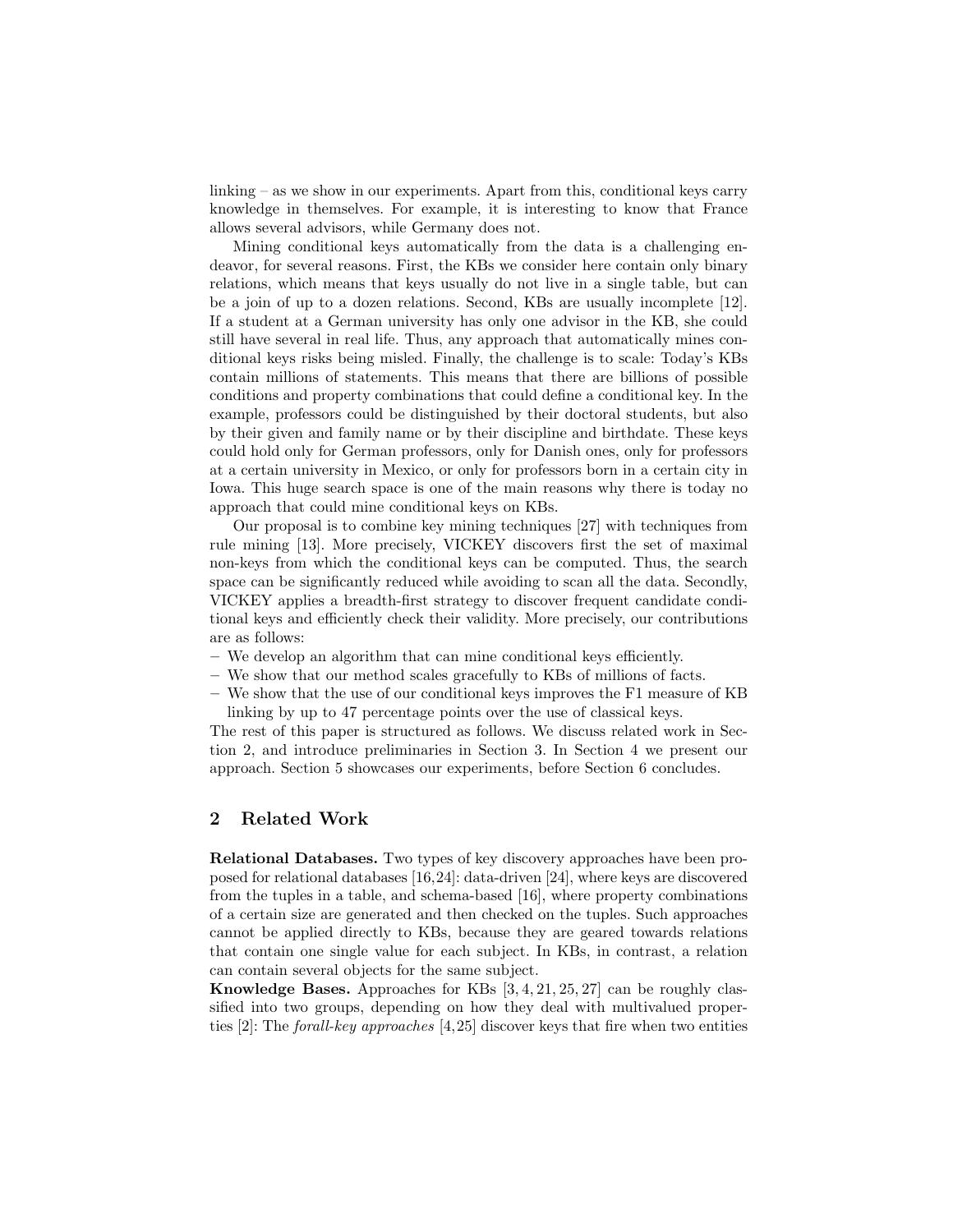share all values for each property. In  $[4]$ , the authors have developed a level-wise schema-based approach based on TANE [17], to discover pseudo-keys (keys with exceptions). Rocker [25] is a refinement-operator-based approach that efficiently discovers pseudo-keys using a top-down strategy guided by a discriminability score function designed for forall-keys. The *some-key approaches* [3, 21, 27], on the other hand, discover keys that fire as soon as two entities share at least one value for each property. Some-keys can be particularly useful under the Open World Assumption (OWA), where the KB may not contain all relevant facts. Thus, it is for example sufficient that two researchers share their last name, their first name, and one of their publications in order for them to be linked – even if the KB does not know all of their publications. [3] discovers discriminative combinations of corresponding properties that can be used to link two datasets with different schemas. KD2R [21] extends the relational data-driven approach of [24] in order to exploit ontology axioms (such as the subsumption relation) and considers multivalued properties. SAKey [27] introduces additional filtering and pruning techniques to discover efficiently some-keys with exceptions. To avoid scanning the entire dataset, both KD2R and SAKey discover first the maximal non-keys and then derive the keys from this set. Yet, none of these approaches is able to mine the conditional keys that we aim at in this paper.

Conditional Functional Dependency Mining. A conditional functional dependency (CFD) expresses a functional dependency between two sets of attributes that holds on a subset of tuples [6]. For example, a CFD could state that when two customers are based in the UK, the zipcode uniquely determines the city. A conditional key is a particular type of CFD, where the second set of attributes is a unique identifier for a record in the database. CFD discovery has been addressed in  $[6, 10, 15]$ . The work of  $[6]$  uses a breadth-first strategy inspired by the schema-based approach TANE [17]. FastCFD [10] finds a canonical cover of all minimal CFDs that satisfy a given support using a depth-first strategy. Compared to [6] (which works well when the number of tuples is large), FastCFD [10] is efficient when the number of attributes is large. Nevertheless, none of these approaches is able to discover conditional keys in KBs, because they cannot efficiently deal with multivalued properties and would require a post-processing to mine conditional keys from the obtained CFDs.

Rule Mining. Finally, one possibility to find conditional keys would be to use rule mining approaches. AMIE [13], e.g., can learn logical rules with up to 4 atoms on KBs that contain millions of facts. However, even relatively simple conditional keys can easily contain five or more atoms. This leads to an exponential increase of the search space that such rule mining approaches cannot handle – as we show in our experiments. In [5], the authors propose a more efficient rule mining approach that implements a series of parallelization and pruning techniques. However, it focuses only on Horn rules with ungrounded atoms. Thus, it cannot be applied for conditional key discovery. In [11], the authors propose to apply, first, a rule mining tool like [5, 13] and then refine the obtained rules by adding negated atoms. However, the result are rules with negations, not con-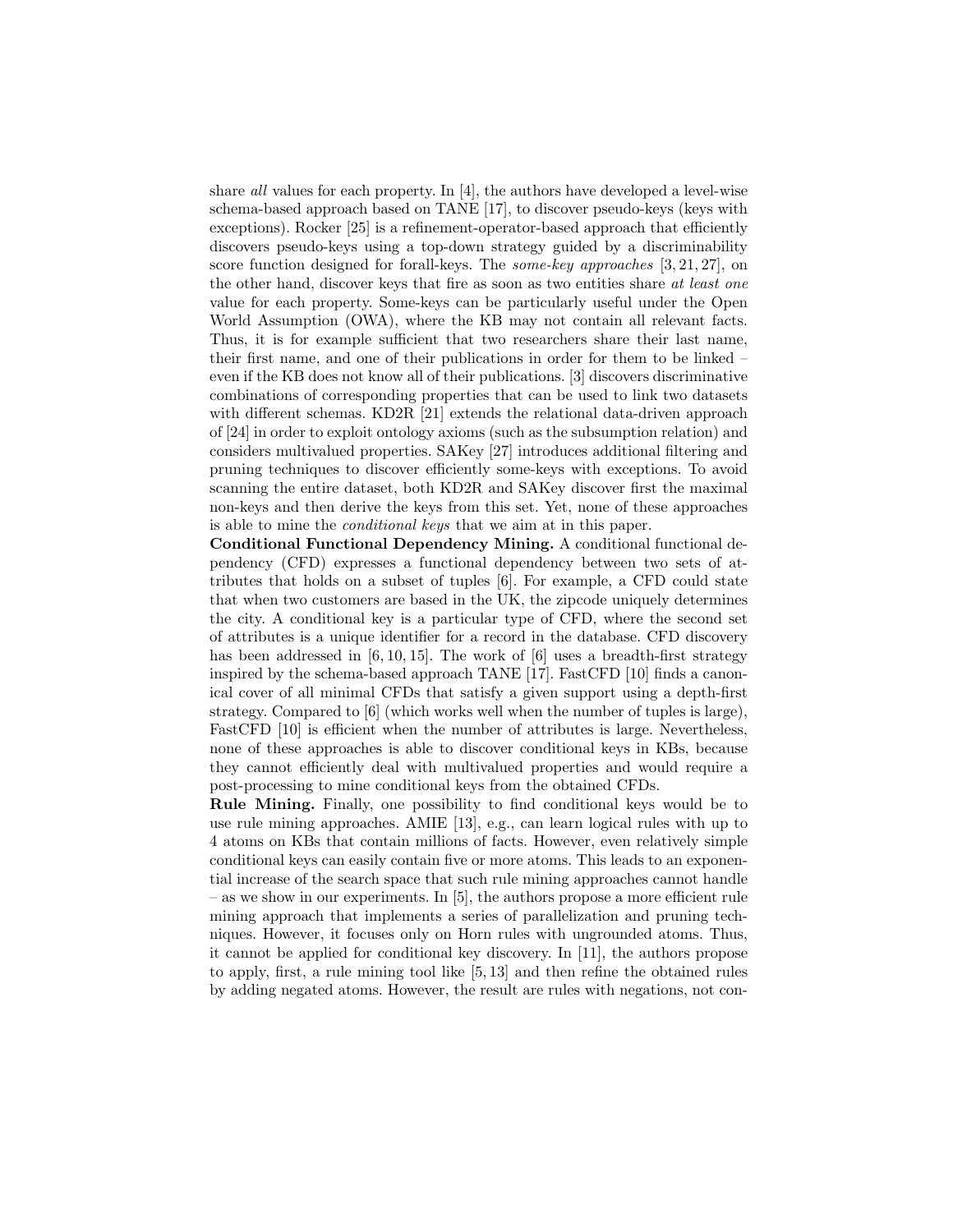|    | FirstName LastName Gender |           |        | Lab                             | Nationality    |
|----|---------------------------|-----------|--------|---------------------------------|----------------|
| r1 | Claude                    | Dupont    | Female | $\left \text{Paris-Sud}\right $ | France         |
| r2 | Claude                    | Dupont    | Male   | Paris-Sud                       | Belgium        |
| r3 | Juan                      | Rodríguez | Male   | <b>INRA</b>                     | Spain, Italy   |
| r4 | Juan                      | Salvez    | Male   | <b>INRA</b>                     | Spain          |
| r5 | Anna                      | Georgiou  | Female | <b>INRA</b>                     | Greece, France |
| r6 | Paylos                    | Markou    | Male   | Paris-Sud                       | Greece         |
| r7 | Marie                     | Legendre  | Female | <b>INRA</b>                     | France         |

Table 1. Example dataset

ditional keys. In this paper, we propose a method called VICKEY, which we believe is the first approach to mine conditional keys efficiently on large KBs.

# 3 Preliminaries

Knowledge Bases. The knowledge bases that we consider here [18, 26, 29] use a set  $\mathcal I$  of instances (such as a researcher identified as  $r/$ ), a set  $\mathcal L$  of literals, a set  $P$  of properties (such as *nationality*), and a set  $C$  of class names (such as *country*). A fact is a triple of a subject  $s \in \mathcal{C} \cup \mathcal{I}$ , a property  $p \in \mathcal{P}$ , and an object  $o \in \mathcal{C} \cup \mathcal{I} \cup \mathcal{L}$ , which we write as  $p(s, o)$ . Every instance is typically associated to one or more classes by the type property, and these classes can be arranged in a hierarchy by the *subclassOf* property. A set of such facts constitutes a knowledge base (KB)<sup>1</sup>. Given a KB  $K$ , a *dataset*  $D$  for a class  $c$  of  $K$  is the set of all facts that have as subject an instance of  $c$  or of a subclass of  $c$ . Table 1 shows an example dataset<sup>2</sup> about researchers  $r1, ..., r7$ , each having the properties first-Name, lastName, gender, lab, and nationality – with one or more objects for each property. When  $D$  is given, we write  $p(x, y)$  to mean  $p(x, y) \in D$ . Keys. In our setting, a key is defined as follows [21, 27].

**Definition 1.** (Key) A key in a dataset D is a set of properties  $p_1, \ldots, p_n$  of  ${\mathcal D}$  such that:

$$
\forall x, y, u_1, \ldots, u_n \left( \bigwedge_{i=1...n} p_i(x, u_i) \wedge p_i(y, u_i) \Rightarrow x = y \right)
$$

In our example, the property set  $\{lastName, gender\}$  is a key while  $\{lab, na-\}$ tionality is not a key, because r3 and r4 are both Spanish. Note that  $\{lab,$ nationality is a forall-key since no two people share the lab and the entire set of nationalities.

**Definition 2.** (Maximal non-key) A maximal non-key for a dataset  $D$  is a set of properties P of D such that P is not a key, and the addition of any other property makes P a key.

In our example, {firstName, lastName, lab} is a maximal non-key, because adding any other property makes the set a key.

 $\overline{1}$  The KBs considered in this work do not contain blank nodes.

<sup>2</sup> For readability, the table does not distinguish literals and instances.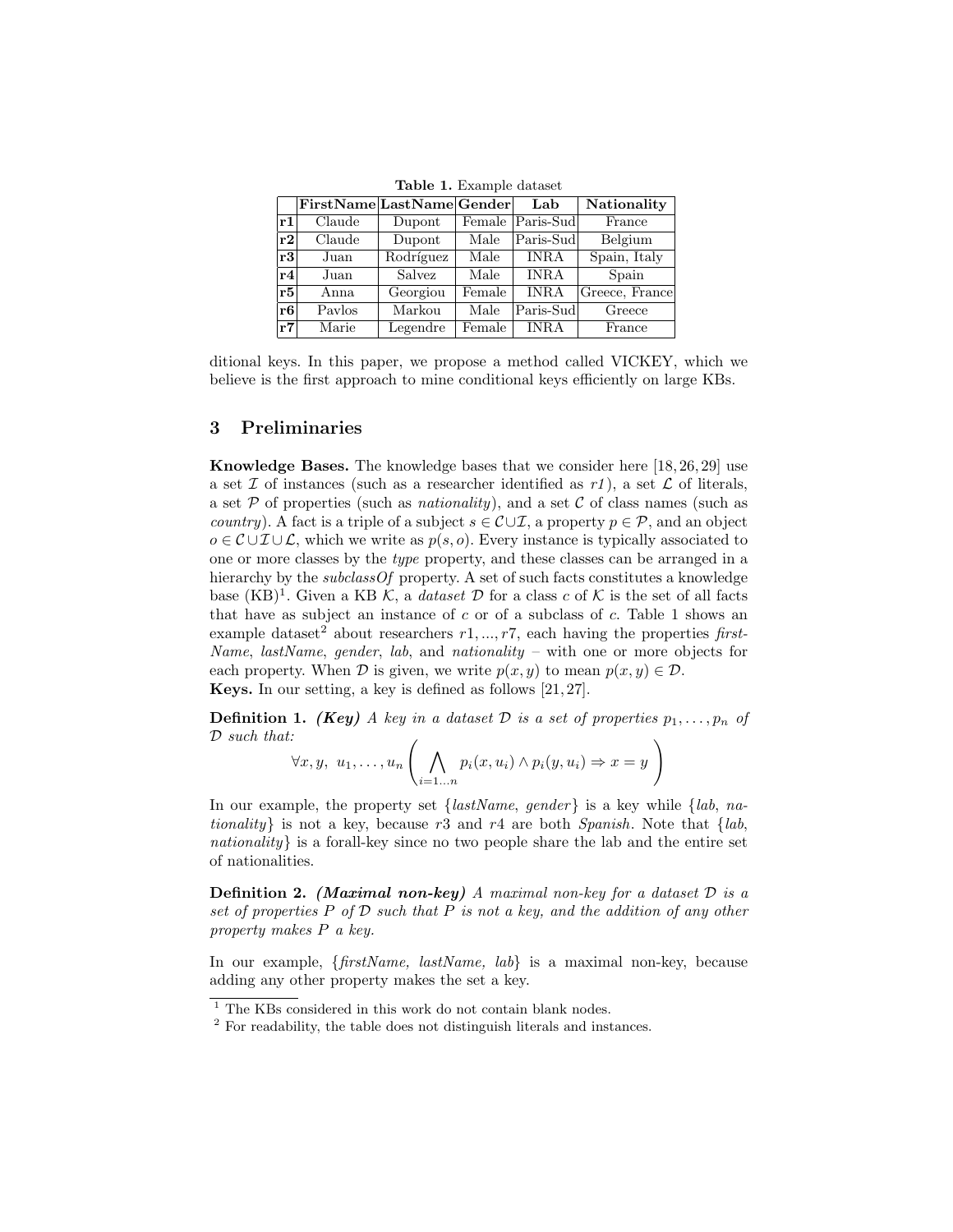Key Discovery. To discover the keys of a dataset automatically, a naive algorithm would have to compare all subjects of the dataset to all other subjects – which is prohibitively expensive. To avoid this complexity, the SAKey algorithm [27] first finds maximal non-keys. This is more efficient, because to verify that a set of properties is a non-key, it suffices to find two subjects that share values for these properties. SAKey starts with property combinations that contain only a single property, and incrementally adds more and more properties until it arrives at maximal non-keys. When it has found all non-keys, all other property combinations must be keys – which is what SAKey outputs.

Conditional Keys. Our example in Table 1 shows two researchers with the last name Dupont. Therefore the property *lastName* is not a key. The combination {firstName, lastName} is not a key either, because there are two researchers with the same first and last names. However, when we restrict our set of researchers to those working at INRA, the property lastName identifies researchers uniquely. In contrast, this is not true for the researchers in Paris-Sud. Thus, {lastName, lab} is not a key in general. We say that *lastName* is a *conditional key* for people working at INRA. In this work, we chose to focus on conditions that can be expressed using constraints on property values. More formally, a condition is a pair composed of a property p and an object o, written  $p = o$  (e.g.,  $lab = INRA$ ). A condition cd with property p and object o holds for a subject x, written  $cd(x)$ , if  $p(x, 0)$ . In the example, the condition  $lab = INRA$  holds for r3, r4, r5 and r7.

**Definition 3.** (Conditional key) A conditional key for a dataset  $D$  is a non-empty set of conditions  $\{cd_1, ..., cd_n\}$  and a non-empty set of properties  ${p_1, ..., p_m}$  of D (disjoint from the properties in the conditions), such that:

$$
\forall x, y, u_1, \ldots, u_m \left( \bigwedge_{i=1..n} (cd_i(x) \wedge cd_i(y)) \wedge \bigwedge_{i=1..m} (p_i(x, u_i) \wedge p_i(y, u_i)) \Rightarrow x = y \right)
$$

**Definition 4.** (Minimal conditional key) A conditional key with conditions  $CD$  and properties  $P$  is minimal, if the removal of a condition in  $CD$ , the removal of a property from P, or the transfer of a property p from CD to P (with the corresponding removal of the condition), all result in something that is neither a conditional key nor a key.

In our example, *lastName* is a conditional key with condition *nationality* = Spanish  $\wedge$  lab = INRA, but this conditional key is not minimal, because there exists a simpler version of the key with fewer conditions, namely *nationality*  $=$ Spanish. In the same vein,  $\{lastName\}$  with the condition gender=male is not a minimal conditional key, because  $\{lastName, gender\}$  is a key.

The *support* of a conditional key with properties  $\{p_1, ..., p_m\}$  and conditions  ${cd_1, ..., cd_n}$  is the number of subjects x such that  $\bigwedge_{i=1..m} \exists u_i : p_i(x, u_i)$  and  $\bigwedge_{i=1..n} cd_i(x)$ . A proportional version of the support, which we call the *coverage*, measures the ratio of subjects in the dataset identified by the conditional key. In our example, the support of the key  ${lastName}$  under the condition  $lab=INRA$ is 4, and the coverage is  $\frac{4}{7}$ , since there are 7 subjects.

Keys in OWL. Conditional keys can be defined in the ontology language OWL2 [20]. OWL2 allows defining keys not just on atomic classes (such as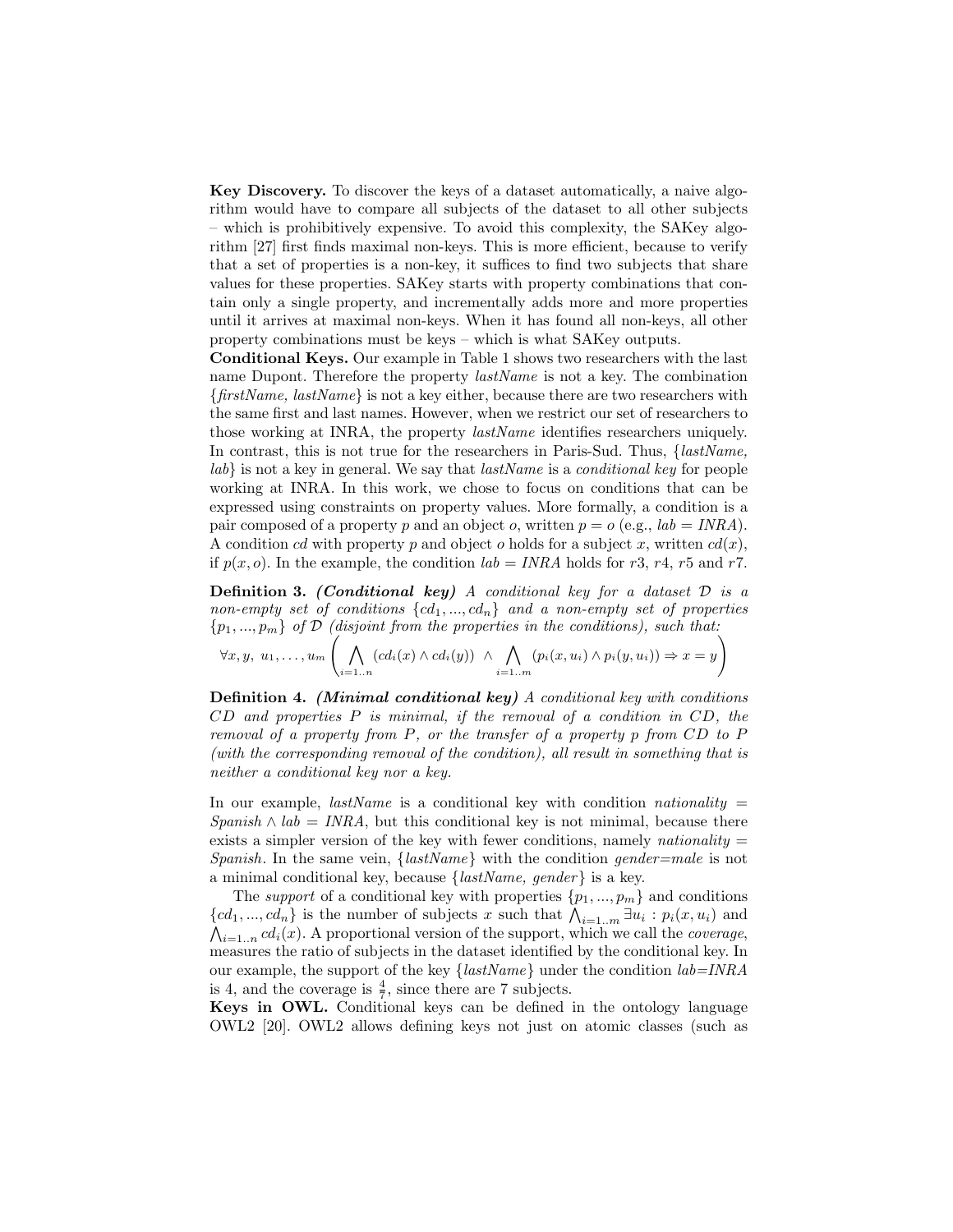researcher), but also on more complex class expressions. We can define, e.g., the class "Researchers who work at INRA" as  $c = Researcher \Box \exists lab.\{INRA\}$ . Then,  ${lastName}$  is a key on the dataset of c according to Definition 1.

# 4 Mining Conditional Keys

We now present our approach to automatically discover conditional keys on a dataset. To learn conditional keys under the Open World Assumption, we assume that all instances in a dataset refer to distinct real world objects, and that all unknown values are different from the existing ones in the dataset [7,13,14,21,27]. The discovery of simple keys alone already requires checking a large number of property combinations (of which there are  $2^{|\mathcal{P}|}$  in total, where  $\mathcal P$  is the set of properties). Discovering conditional keys is even more complex, since the search space is in the order of  $O(|\mathcal{V}|^{|\mathcal{P}|})$ , where V is the set of objects in the dataset. Our algorithm can discover conditional keys efficiently in spite of this large search space. Our method takes as input a dataset  $\mathcal D$  and a threshold  $\theta$  for the minimal support of the discovered keys. We proceed in three phases:

1) Discovery of non-keys: Instead of exploring the whole set of combinations of properties, we focus our search on those combinations that are not keys.

2) Generation of Conditional Key Graphs: We use the non-keys to generate candidate keys, which we store in conditional key graphs.

3) Mining of Conditional Key Graphs: The conditional key graphs are then mined for minimal conditional keys.

#### 4.1 Discovery of non-keys

The naive method to mine conditional keys explores all possible combinations of properties and conditions in the input KB and verifies whether they fulfill Definition 3. Such an approach is infeasible on large datasets. Our main idea (the key insight, so to speak) is the following (see [28] for more details):

Observation 1 (Conditional Keys and Non-Keys) Given a minimal conditional key for a dataset D with properties P and conditions  $\{p_1 = o_1, ..., p_n =$  $o_n$ , the set of properties  $P \cup \{p_1, ..., p_n\}$  must be a non-key for  $D$ .

This follows from Definition 4. In our example from Table 1,  $\{firstName\}$  is a minimal conditional key with condition  $gender = Female$ , and  $\{gender, first-\}$ Name} is a non-key. Thus, if we want to mine the complete set of minimal conditional keys, it suffices to consider only the property combinations given by non-keys. Since maximal non-keys are super-sets of all other non-keys (Definition 2), it is sufficient to explore only property combinations given by maximal non-keys. The maximal non-keys in the input dataset can be mined efficiently with the SAKey algorithm [27] (Section 3). Thus, we concentrate in the following on mining the conditional keys from these maximal non-keys. As a running example, consider again the dataset in Table 1. It contains two maximal non-keys:  $\{firstName, lastName, lab\}$  and  $\{firstName, gender, lab, nationality\}.$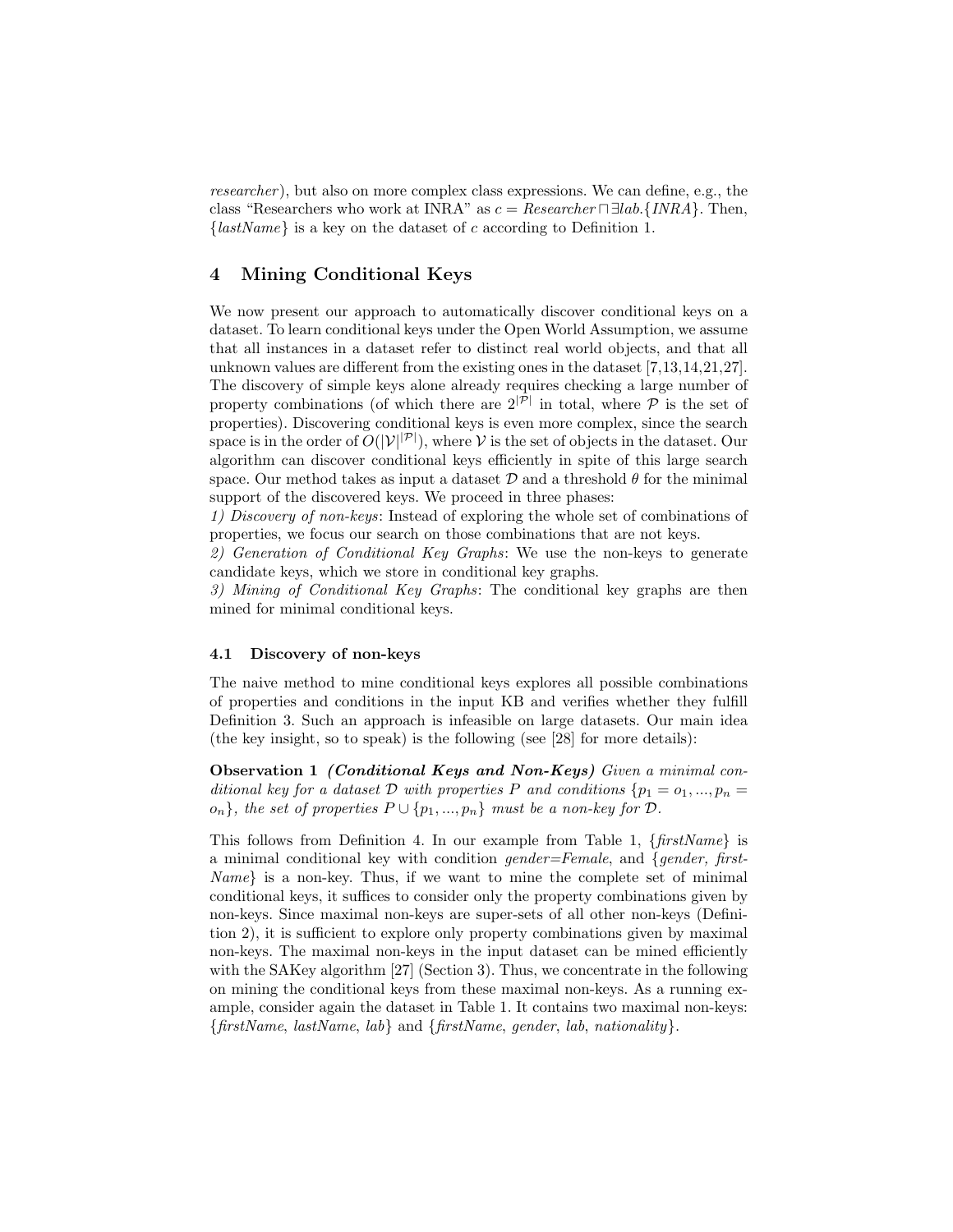#### 4.2 Generation of Conditional Key Graphs

Our method for discovering conditional keys from non-keys relies on a modifiable data structure that we call a conditional key graph. Such a graph is a tuple  $\langle P^k, P^c, cond, G \rangle$  with the following components:

- $-P<sup>k</sup>$  and  $P<sup>c</sup>$  are disjoint sets of properties, called key properties and condition properties, respectively.
- cond is a set of conditions on  $P^c$ .
- G is a directed graph. Each node v is associated to a set  $v.p \subseteq P^k$  and to a boolean flag v.explore set by default to true. There is a directed edge from  $u$ to v if  $u.p \subset v.p$  and  $|u.p| = |v.p| - 1$ .



**Fig. 1.** Example of a conditional key graph with  $P^k = \{firstName, lab, nationality\},\$  $P<sup>c</sup> = {gender}, cond = {gender = Female}.$ 

We construct the initial conditional key graphs with Algorithm 1. This algorithm takes as input the dataset, the support threshold  $\theta$ , and the non-keys discovered in Section 4.1. We first construct all possible conditions  $p = a$  that combine a property  $p$  from the non-keys with an instance or literal  $a$  from the dataset (Lines 2-3). Conditions with support less than  $\theta$  are not considered (Line 4). We then look at all non-keys N in which  $p$  appears (Line 5). The conditional key graph for the condition  $p = a$  will contain as nodes all subsets of  $N \setminus \{p\}$ (Line 6) except the empty set (Line 7). As an example, let us consider again the dataset of Table 1 and its two maximal non-keys {firstName, lastName, lab} and  $\{firstName, gender, lab, nationality\}$ . Figure 1 depicts the conditional key graph associated to the condition  $\varphi$ *ender* = Female constructed by Algorithm 1.

**Lemma 1.** (Graph Construction) If Algorithm 1 is given a dataset  $D$ , a complete set of maximal non-keys  $\mathcal N$  for  $\mathcal D$  and a support threshold  $\theta$ , then for each conditional key of  $\mathcal D$  with a single condition and with at least support  $\theta$ , there is a graph in the output that contains the key condition and a node with the key properties.

Lemma 1 follows from the fact that Algorithm 1 (a) iterates over all conditions  $p = o$  with a least support  $\theta$  and (b) considers all the possible subsets of properties  $2^{N\setminus\{p\}}$  with  $N \in \mathcal{N}$  (except for  $\emptyset$ ). From Observation 1 we recall that for any conditional key with properties  $P$  and condition  $p = o$ , the set of properties  $P \cup \{p\}$  must be a non-key. Thus, from the completeness of our set of maximal non-keys, it follows that our graph contains in its nodes all possible keys with support higher than  $\theta$  for a given condition  $p = 0$ .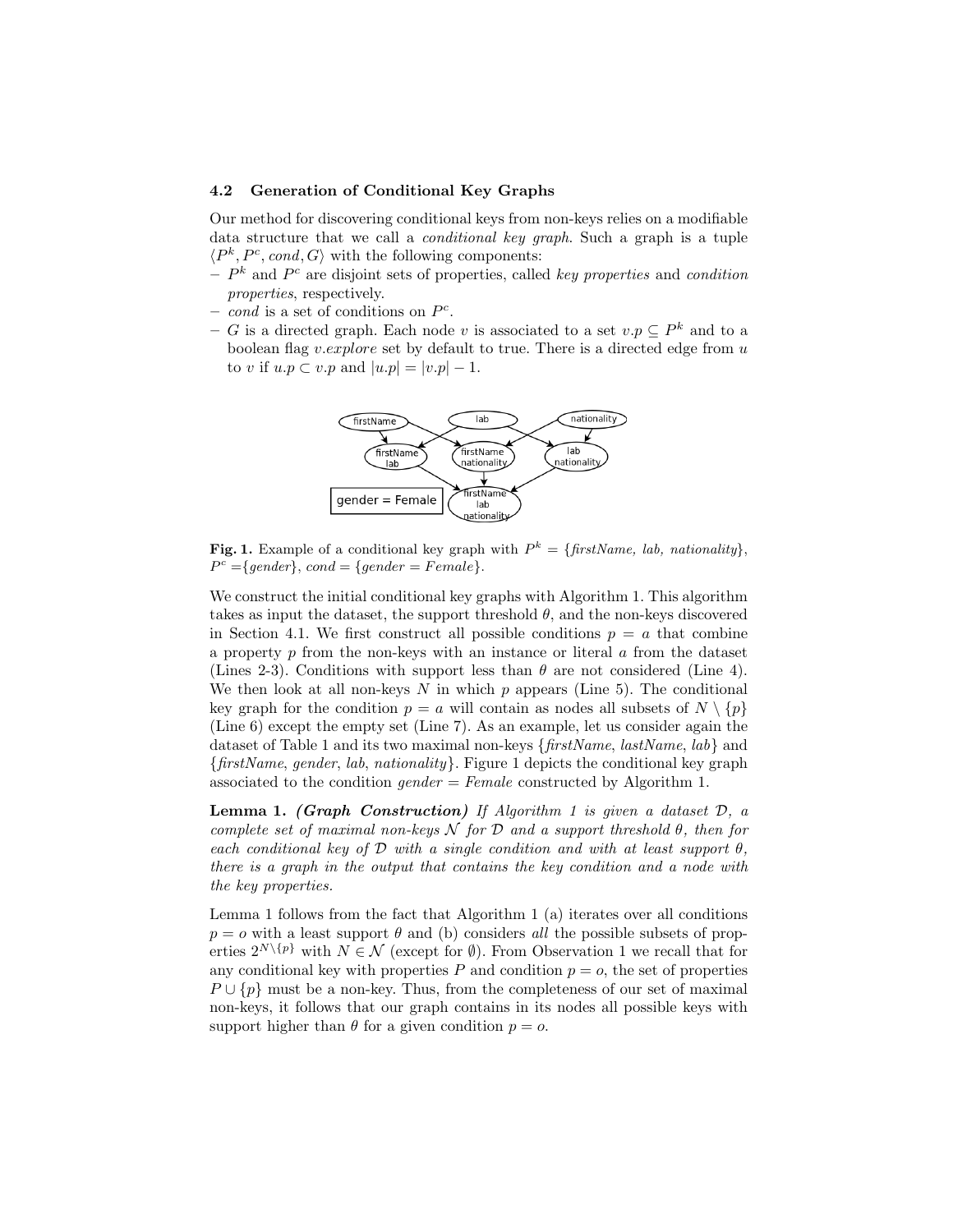#### Algorithm 1: ConstructGraphs

**Input:** dataset  $\mathcal{D}$ , min. support  $\theta$ , set of non-keys  $\mathcal{N}$ **Output:** set of conditional key graphs  $\mathcal{G}$  $1 \mathcal{G} \leftarrow \emptyset$  $\mathbf 2~ \textbf{ for }p\in \bigcup_{N\in \mathcal N}N~\textbf{do}$ 3 for  $a \in \mathcal{I} \cup \mathcal{L}$  such that  $\exists x : p(x, a) \in \mathcal{D}$  do 4 if number of x with  $p(x, a)$  is at least  $\theta$  then  $5$  | |  $V \leftarrow \emptyset$ 6  $\Box$  for  $N \in \mathcal{N}$  where  $p \in N$  do  $V \leftarrow V \cup 2^{N \setminus \{p\}}$  $\mathbf{r}$  | |  $V \leftarrow V \setminus \emptyset$ 8 **b for**  $v \in V$  **do**  $v.\text{explore} = \text{true}$ 9  $\vert \vert \vert E \leftarrow \{u, v \in V : u.p \subset v.p \land |u.p| = |v.p| - 1\}$  $\begin{array}{|c|c|c|c|}\n\hline\n\textbf{10} & & P^k=\bigcup_{v\in V}v.p \end{array}$ 11 | |  $P^c = \{p\}$ 12 | |  $cond = \{p = a\}$ 13  $\Big| \Big| \Big| \mathcal{G} \leftarrow \mathcal{G} \cup \{ \langle P^k, P^c, cond, (V, E) \rangle \}$ 14 return  $G$ 

### 4.3 Mining of Conditional Key Graphs

Mining conditional keys. We mine the conditional key graphs for keys with Algorithm 2. It takes as input a dataset, a support threshold, and the set of conditional key graphs constructed in the previous phase. All these conditional key graphs have conditions of size 1 (see Algorithm 1). The algorithm proceeds in batches, looking first at the graphs with condition size 1, then size 2, etc. (Lines 2-3). For each batch, it mines the conditional keys (Line 6). The graphs in one batch are then post-processed (Line 7) to give rise to new graphs with conditions of larger size. The algorithm iterates until all sizes are processed (Line 4).

Algorithm 2: ConditionalKeyDiscovery **Input:** dataset  $\mathcal{D}$ , minimum support  $\theta$ , set of conditional key graphs  $\mathcal{G}$ Output: set of minimal conditional keys CKs 1  $CKs \leftarrow \emptyset$ 2 for  $size = 1$  to  $\infty$  do  $\mathbf{3} \quad | \quad \mathcal{G}' \leftarrow \{ g \in \mathcal{G} : |g.\text{cond}| = \text{size} \}$  $4 \parallel \text{if } \mathcal{G}' = \emptyset \text{ then return } CKs$  $\begin{array}{l} \textbf{5} \end{array} \ \big| \ \ \ \textbf{for} \ \langle P^k, P^c, \textit{cond}, G \rangle \in \mathcal{G}' \ \textbf{do}$ 6  $\blacksquare$   $CKs \leftarrow CKs \cup MineGraph(D, \theta, \langle P^k, P^c, cond, G \rangle, CKs)$ 7  $\mathcal{G} \leftarrow newConditions(size, \mathcal{G}, \theta, \mathcal{D})$ 

Mining a conditional key graph. Let us now discuss how one conditional key graph can be mined for keys (Line 7 in Algorithm 2). This task is done by Algorithm 3. This algorithm takes as input a dataset, the support threshold, a conditional key graph, and the set of conditional keys found so far. The algorithm proceeds in levels, looking first at the nodes that contain one property, then two properties, etc. For each level, we consider every node cand. If the node is still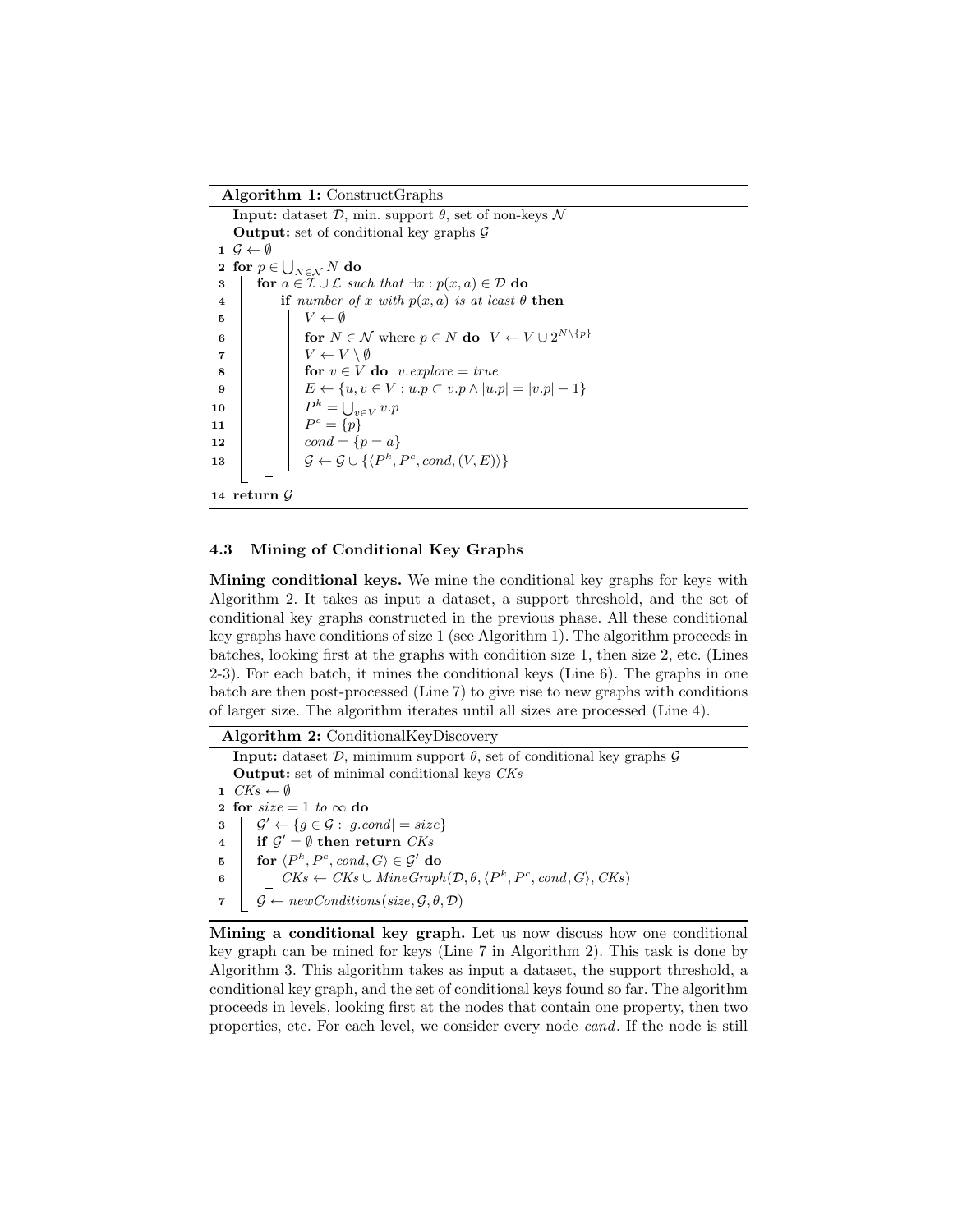marked for exploration (Line 3), we construct a candidate conditional key, with the input conditions as condition part, and the properties in  $cand.p$  as the key part (Line 4). We then verify if the candidate key (a) meets the definition of a conditional key and (b) is minimal with respect to the other keys that have already been mined (Lines 5-6). If that is the case, the conditional key is added to the ouput (Line 7). If the key is a minimal key, then any extension of the key with more properties in the key part must be non-minimal and can safely be abandoned. Likewise, if the support of the candidate key is below the given threshold, so are its refinements. In both cases, we can prune the node and all descendants (Lines 8-11).

| <b>Algorithm 3:</b> MineGraph                                           |  |  |  |  |  |
|-------------------------------------------------------------------------|--|--|--|--|--|
| <b>Input:</b> dataset $\mathcal{D}$ , minimum support $\theta$ ,        |  |  |  |  |  |
| conditional key graph $\langle P^k, P^c, cond, G = (V, E) \rangle$ ,    |  |  |  |  |  |
| set of conditional keys found so far CKs                                |  |  |  |  |  |
| <b>Output:</b> modified <i>CKs</i>                                      |  |  |  |  |  |
| <b>1</b> for $level = 1$ to $max_{v \in V}  v.p $ do                    |  |  |  |  |  |
| for cand $\in V$ where $ cand.p  = level$ do<br>$\mathbf 2$             |  |  |  |  |  |
| if cand.explore then<br>3                                               |  |  |  |  |  |
| $ck \leftarrow \langle cond, cand, p \rangle$<br>$\overline{\bf 4}$     |  |  |  |  |  |
| is $Minimal \leftarrow ck$ is a minimal key w.r.t CKs<br>5              |  |  |  |  |  |
| if is Minimal $\land$ support $(ck, \mathcal{D}) \geq \theta$ then<br>6 |  |  |  |  |  |
| $CKs = CKs \cup \{ck\}$<br>7                                            |  |  |  |  |  |
| if is Minimal $\vee$ support $(ck, \mathcal{D}) < \theta$ then<br>8     |  |  |  |  |  |
| $cand.\nexphere \leftarrow false$<br>9                                  |  |  |  |  |  |
| for child $\in$ descendants (cand, G) do<br>10                          |  |  |  |  |  |
| $child.\nexplore \leftarrow false$<br>11                                |  |  |  |  |  |
|                                                                         |  |  |  |  |  |
| 12 return CKs                                                           |  |  |  |  |  |



Fig. 2. (a) Keys of size 1 explored for the condition  $gender = Female$ . (b) Example of a merged graph with condition  $\{gender = Female, lab = INRA\}$ 

As an example, let us consider again the data from Table 1, with the condition  $gender = Female$  and the maximal non-key  $\{firstName, gender, lab, nationality\}.$ The corresponding conditional key graph after scanning the first level is shown in Figure 2(a). Nodes with the explore flag set to false are greyed out. At the end of this step, only the property  $firstName$  is discovered as a key, since first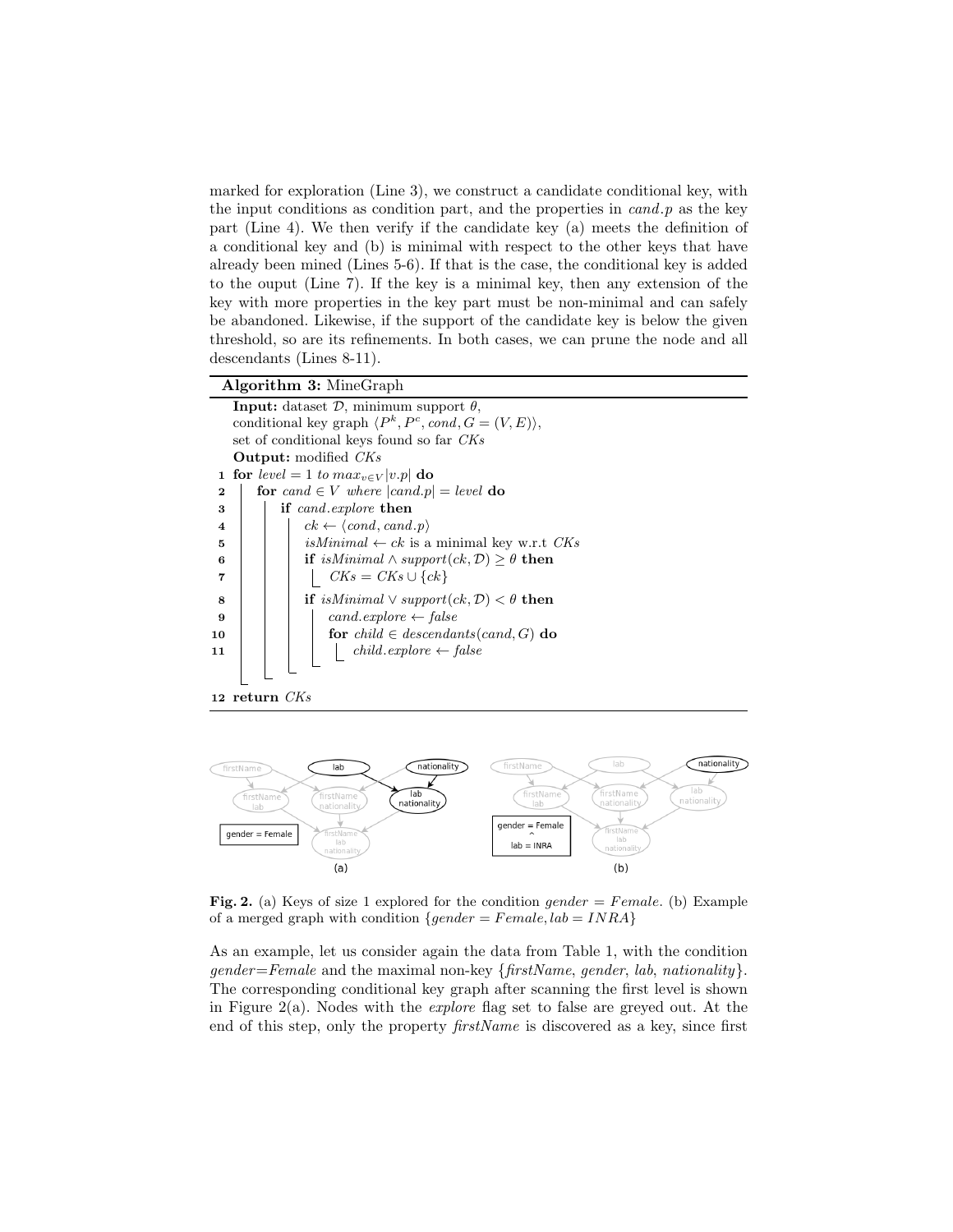names are unique among female researchers. It follows that nodes containing this property in the next levels of the graph define non-minimal keys. They are therefore discarded for further exploration (the explore flag is set to false). The search for conditional keys is then applied to the nodes on levels 2 and 3, for which the *explore* flag is still true.

**Lemma 2.** (Graph Mining) Given a conditional key graph  $\langle P^k, P^c, cond, G \rangle$ for a dataset  $D$  and a threshold  $\theta$ , Algorithm 3 will ensure that the result set CKs contains all minimal conditional keys for the condition set cond whose key properties are given by one of the nodes in  $G$ , and whose support is at least  $\theta$ .

This lemma holds because Algorithm 3 traverses all nodes in the conditional key graph, and checks each of them for being a conditional key. It excludes only (a) those nodes whose ancestors already had a support smaller than  $\theta$ , in which case the node itself must also have a support smaller than  $\theta$ , and (b) the nodes that lead to non-minimal keys.

Merging conditions. Let us now look at the process of generating more complex conditions (Line 8 in Algorithm 2). This work is done by Algorithm 4. It takes as input a set of conditional key graphs, a support threshold, a dataset, and a size parameter. It looks at all conditional key graphs that have a condition set of the given size (Lines 2-3). For each of them, it constructs a clone (Line 4). It then adds one more condition to the condition set of the clone. This new condition consists of a property and a constant (Section 3). The property is taken from a node of size 1 having its explore flag still set to true (Lines 5-6). The constant is taken from the constants that appear with that property in the conditional key graphs of size 1 (Line 9). If the new combined condition has a support that is large enough (Line 10), the conditional key graph of the singleton condition is merged with the clone and added to the output set.

Input: size of condition set size set of conditional key graphs G support threshold  $\theta$ , dataset  $\mathcal D$ **Output:** modified set of conditional key graphs  $\mathcal{G}$ 1  $\mathcal{G}_1 \leftarrow \{g \in \mathcal{G} : |g \text{.cond}| = 1\}$ 2  $\mathcal{G}_{size} \leftarrow \{g \in \mathcal{G} : |g.cond| = size\}$ 3 for  $g \in \mathcal{G}_{size}$  do  $4 \mid g \leftarrow clone(g)$ 5 for  $v \in g.V$  where  $|g.V.p|=1$  do  $\begin{array}{c|c} 6 & \text{if } v.\text{explore then} \end{array}$ 7 | |  $v.\text{explore} \leftarrow \text{false}$ 8 **b for**  $v' \in g$ .descendants(v) **do** v'.explore  $\leftarrow$  false 9 **b for**  $g_1 \in \mathcal{G}_1$  where  $g_1.P^c = v.p$  do 10 | | | if  $support(g.cond \land g_1.cond, \mathcal{D}) \geq \theta$  then  $\mathcal{G} \leftarrow \mathcal{G} \cup merge(g, g_1)$ 11 return  $\mathcal G$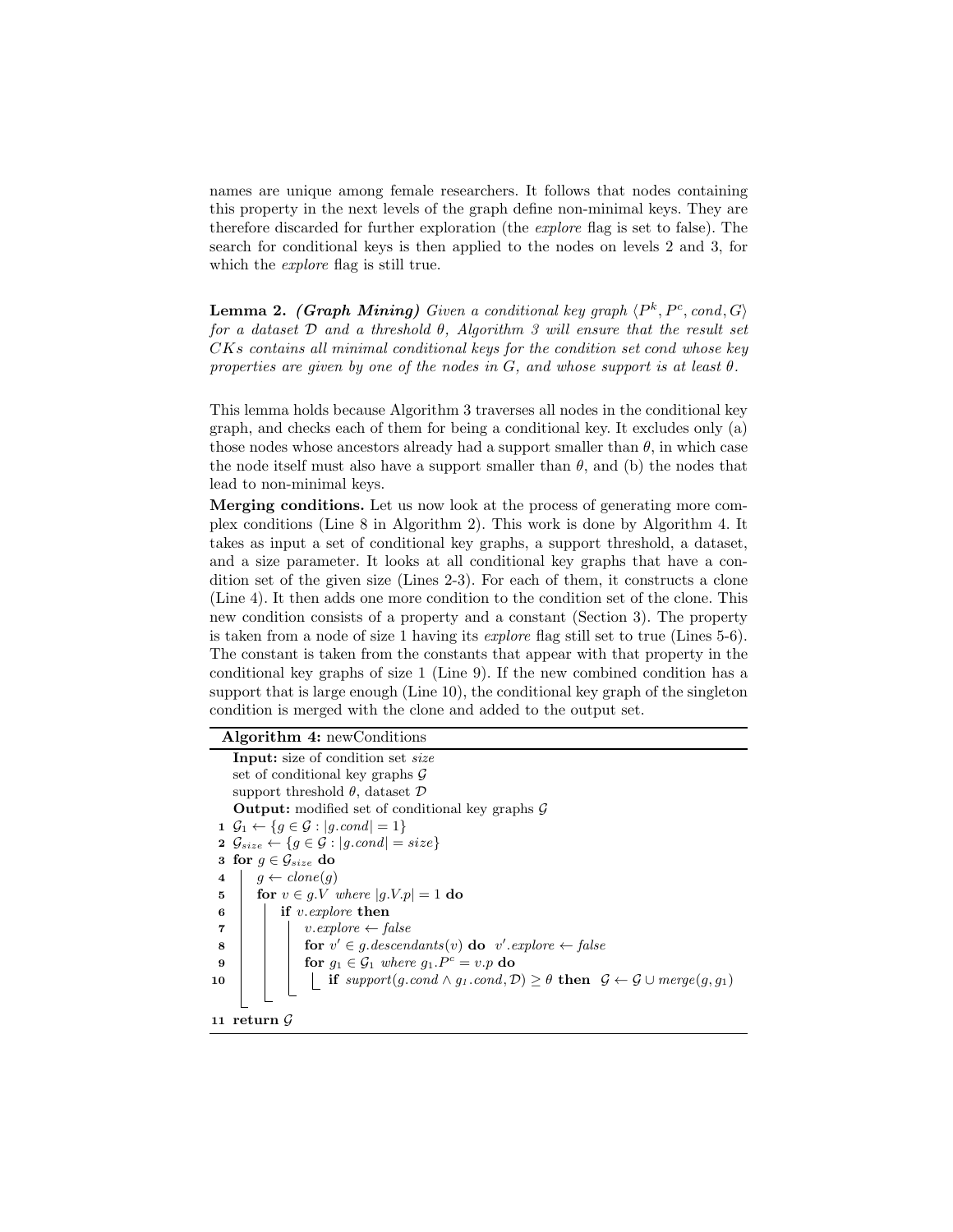The merge operation between two conditional key graphs  $\langle P_1^k, P_1^c, cond_1,$  $(V_1, E_1)$  and  $\langle P_2^k, P_2^c, cond_2, (V_2, E_2) \rangle$  with  $P_1^c \cap P_2^c = \emptyset$ , produces a new conditional graph  $\langle P^k, P^c, cond, (V, E) \rangle$  with:

- $-P^k = P_1^k \cap P_2^k$  and  $P^c = P_1^c \cup P_2^c$ .
- $cond = cond_1 \cup cond_2$
- $-V = \{ \langle v.p, v. explore \rangle : \exists v_1 \in V_1, v_2 \in V_2 : v_1.p = v_2.p = v.p \quad \land \quad v. explore =$  $(v_1 \ldots \text{explore} \land v_2 \ldots \text{explore})$
- E = {u, v ∈ V : u.p ⊂ v.p ∧ |u.p| = |v.p| − 1}

As an example, Figure 2(b) shows the conditional graph with the set of conditions  ${gender = Female, lab = INRA}$  produced by Algorithm 4 from the conditional graphs with conditions gender = Female and  $lab = INRA$ . This graph is a clone of the graph with the condition  $qender = Female$ . A node is marked to be explored only if it was marked to be explored in both of the original graphs.

**Lemma 3.** (New Conditions) Given a dataset  $D$ , a set of conditional key graphs  $G$ , a size parameter size, and a threshold  $\theta$ , Algorithm 4 produces all conditional key graphs that contain condition sets of size size+1. Each of those graphs contains all the conditional keys for the given condition.

We can prove Lemma 3 by induction. For  $size = 0$ , Lemma 1 guarantees that Algorithm 4 starts with all conditional key graphs for conditions of size 1. For  $size > 0$ , we need to show that (a) Algorithm 4 generates all conditional key graphs of size  $size + 1$  and (b) each of these graphs contains all minimal conditional keys for their condition.

We start by showing (b), that is, the merge operation between two conditional key graphs  $G_1 = \langle P_1^k, P_1^c, cond_1, (V_1, E_1) \rangle$  and  $G_2 = \langle P_2^k, P_2^c, cond_2, (V_2, E_2) \rangle$ does not skip any minimal conditional key for the new condition. There are only two ways a node can be excluded from exploration in the merge operation: (1) the node is explicitly marked for non-exploration and (2) the node does not occur in one of the conditional key graphs. Case (1) occurs when the corresponding nodes are below the support threshold  $\theta$  or they define non-minimal keys. In Case  $(2)$ , the claim follows from the fact that if a node v is not contained in one of the graphs (e.g.,  $v \notin V_1$ ), then  $v.p \cup P_1^c$  must be a key, i.e., it is not contained in any maximal non-key. This rationale applies analogously if  $v \notin V_2$ .

To show (a) we need to prove that our conditions are complete and correct. To show completeness we observe that Algorithm 4 builds conditions with  $|cond| = size + 1$  based on the complete set of conditions with  $|cond| = size$ and  $|cond| = 1$ . From the monotonicity of support, it follows that all conditions with  $|cond| = size + 1$  with support greater than  $\theta$  can be computed from these sets. To show correctness we note that for each graph with condition  $cond = \{p_1 = o_1, \ldots, p_{size} = o_{size}\}\$ and key properties  $P^k$ , Algorithm 4 will merge the graph with all conditions of the form  $p_{size} = o_{size}$  where  $p_{size} \in P^k$ (conditions of size 1, Line 5). This will produce graphs with conditions of the form  $\{p_1 = o_1, \ldots, p_{size-1} = o_{size-1}, p_{size} = o_{size}\}\$  with key part  $P^k \setminus \{p_{size}\}\$ with support greater than  $\theta$ . (a) follows from Observation 1, since we have just transferred a property from the key part to the condition part.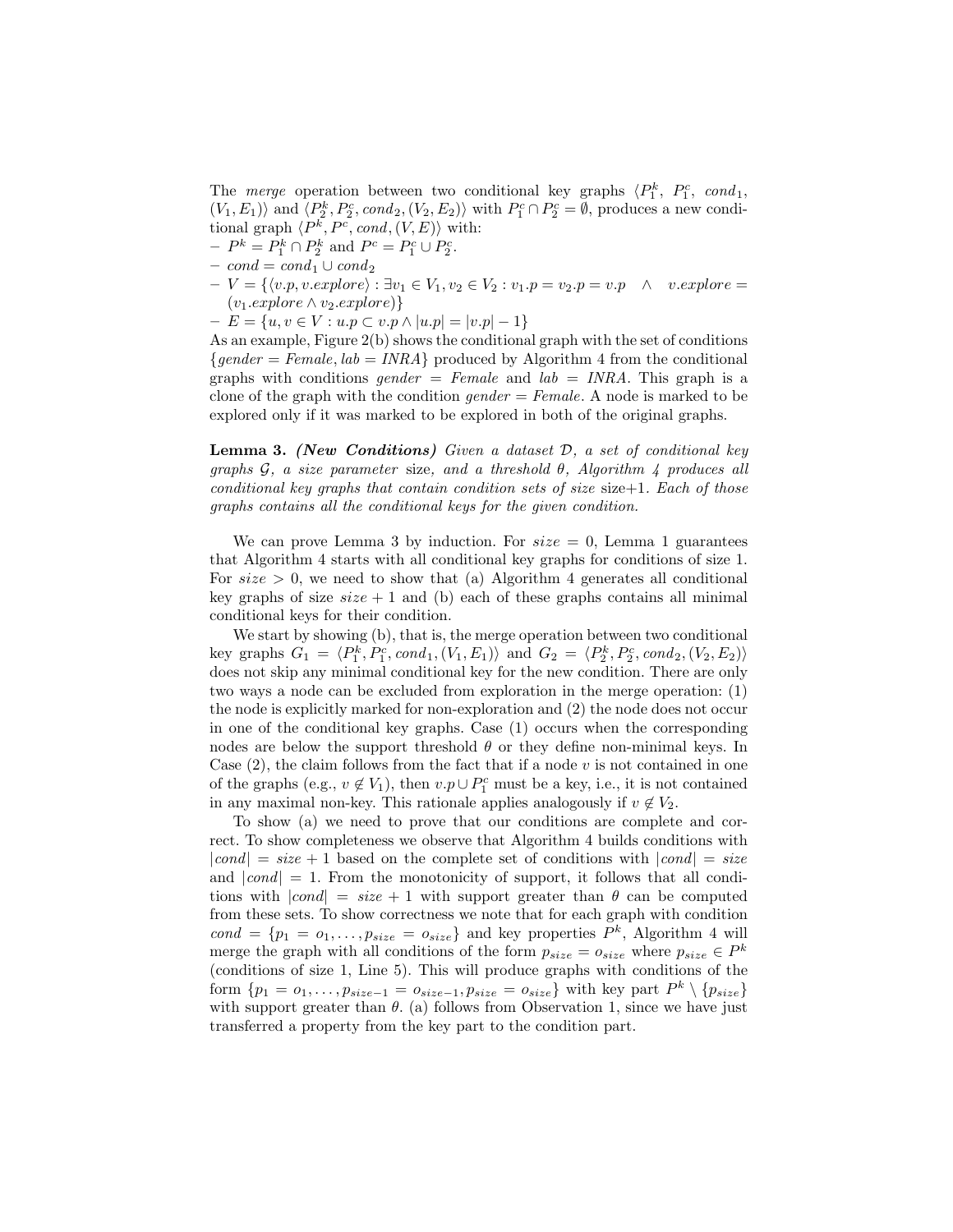**Theorem 1.** (Conditional Key Discovery) Given a dataset  $\mathcal{D}$ , a set of conditional key graphs  $\mathcal{G}$ , and a threshold  $\theta$ , Algorithm 2 produces all conditional keys whose properties are a subset of the properties of any node in any graph in  $G$ , whose conditions are built from conditions or properties in  $G$ , and whose support is at least  $\theta$ .

This theorem follows from the fact that Algorithm 2 calls Algorithm 3 for all sizes between 1 and the maximal number of property combinations. Lemma 2 makes sure that all possible graphs are generated. Lemma 3 ensures that all possible combinations of conditions are treated.

Corollary 1. (Conditional Key Mining) Our method for conditional key mining is complete and correct.

The correctness follows from the fact that Algorithm 3 adds a new key if and only if it is a key (Line 5). The completeness follows from Observation 1 and Theorem 1.

## 4.4 Implementation

Our method, VICKEY, is implemented in Java 7. The conditional key graphs have large condition sets and large associated graphs. Therefore, we do not store the graphs in memory, but rather generate them on the fly when they are accessed [28]. Furthermore, we parallelize the algorithm: the set of input non-keys is split into batches containing up to 50 (potentially non-distinct) properties. The batches are then scheduled to threads in the system, each one running Algorithms 1 and 2. This may lead to mining the same non-key multiple times, and therefore we perform a de-duplication before reporting the final results.

# 5 Experiments

We evaluate VICKEY in two series of experiments. First, we show the ability of VICKEY to discover conditional keys in large datasets with millions of triples. We compare the runtime of VICKEY to a generic rule mining approach, AMIE [13]. Then, we evaluate the utility of conditional keys for the task of data linking. We compare the conditional keys mined by VICKEY to the classical keys mined by SAKey [27].

## 5.1 Runtime Experiments

Setting. To evaluate the performance of VICKEY and AMIE [13], we adapt AMIE to mine rules of the form:  $P_c \wedge P_k \Rightarrow x = y$ . Here,  $P_c =$  $\bigwedge_{1..n} pc_i(x, A_i) \wedge pc_i(y, A_i)$  corresponds to the condition part of a key expression, and  $P_k = \bigwedge_{1 \dots m} pk_i(x, u_i) \wedge pk_i(y, u_i)$  represents the key part. Both AMIE and VICKEY take as input a set of maximal non-keys. These non-keys are obtained from the input dataset using SAKey [27]. Like VICKEY, our adapted variant of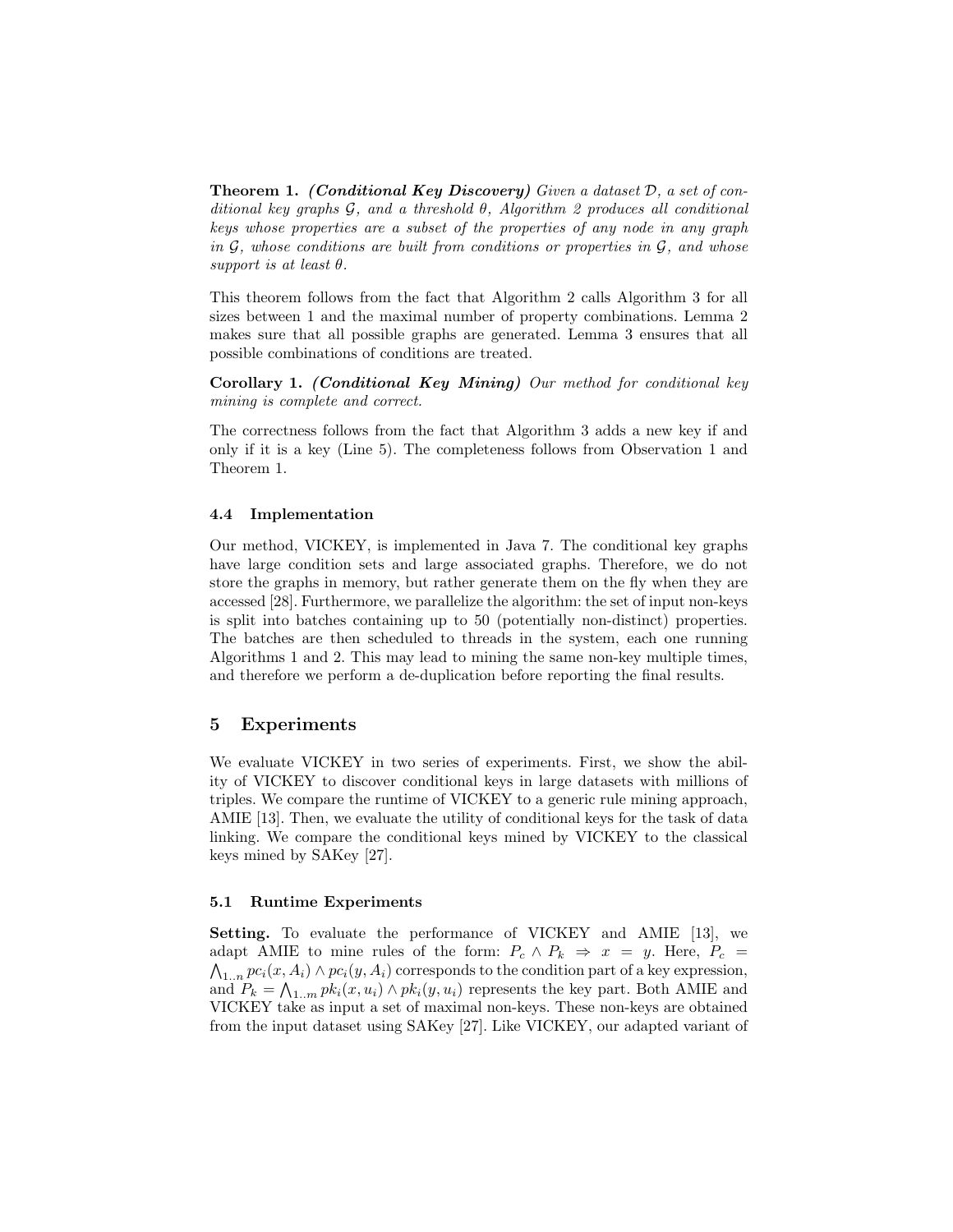AMIE uses the non-keys to restrict the search space by pruning the combinations of properties that do not occur in the non-keys. Unlike VICKEY, AMIE searches exhaustively for all rules that define conditional keys in the input dataset, regardless of their minimality. AMIE therefore requires a post-processing phase where all non-minimal conditional keys are removed. Both AMIE and VICKEY are run with a coverage threshold of 1%. We set the confidence threshold of AMIE to 100%, so that VICKEY and the modified AMIE mine exactly the same set of conditional keys. As datasets, we have used nine classes from DBpedia [18], covering different domains such as people, organizations, and locations. All experiments are run on a server with an AMD Opteron 6376 Processor (2.40GHz), 8 cores, and 128GB of RAM under Ubuntu Server 16.04.

|                        |                  |      |     |      | <b>Table 2.</b> VICKEY vs AMIE on DB pedia     |                    |     | <b>Table 3.</b> Linked classes stats |    |     |                      |       |
|------------------------|------------------|------|-----|------|------------------------------------------------|--------------------|-----|--------------------------------------|----|-----|----------------------|-------|
| Class                  |                  |      |     |      | Triples Inst. $#Pro$ $#NKs$ VICKEY AMIE $#CKs$ |                    |     | Class                                |    |     | $#Pro$ #Ks #NKs #CKs |       |
| $_{\rm Actor}$         | 57.2k            | 5.8k | 71  | 137  | 4.52m                                          | 12.58 <sub>h</sub> | 311 | Actor                                | 16 | 93  | 22                   | 748   |
| Album                  | 786.1k 85.3k     |      | 39  | 68   | 1.53 <sub>h</sub>                              | 3.90 <sub>h</sub>  | 304 | Album                                | 5  |     | 2                    | 5864  |
| Book                   | 258.4k 30.0k     |      | 51  | 95   | 11.84h                                         | >1d                | 419 | Book                                 | 7  | 5.  | 2                    | 538   |
| Film                   | 832.1k 82.6k     |      | 74  | 132  | 1.37h                                          | 3.64h              | 185 | Film                                 | 9  | 14  | 13                   | 26750 |
| Mount.                 | 127.8k 16.4k     |      | 58  | 47   | 2.86m                                          | 23.57m             | 257 | Mount.                               | 5  | 3   | 2                    | 775   |
| Museum                 | $12.9\mathrm{k}$ | 1.9k | 65  | 17   | 1.46s                                          | 6.45s              | 58  | Museum                               | 7  | 14  | 5                    | 80    |
| Organiz. 1.82M 178.7k  |                  |      | 553 | 3221 | 26.32 <sub>h</sub>                             | $>$ 36h            | 28  | Organiz.                             | 17 | 149 | з                    | 9737  |
| Scientist 258.5k 19.7k |                  |      | 73  | 309  | 27.67m                                         | >1d                | 582 | Scientist                            | 10 | 22  | 8                    | 407   |
| Univ.                  | 85.8k            | 8.7k | 89  | 140  | 14.45h                                         | >1d                | 941 | Univ.                                | 9  | 5   | 5                    | 449   |

Results. Our results are shown in Table 2. The first three columns show some statistics about the testing datasets, followed by the number of discovered nonkeys (NKs), the runtimes of both VICKEY and AMIE and finally the number of obtained conditional keys (CKs). We observe that a generic rule mining solution cannot handle some of the input datasets in less than 1 day. VICKEY, in contrast, runs on the smaller datasets Actor, Mountain, Museum and Scientist in less than 1 hour. This is because VICKEY's strategy prunes the search space much more effectively by avoiding candidate CKs that are not minimal. Other classes, such as University and Organization, are more challenging because they have many long non-keys (up to 15 properties). The longer the non-keys, the larger the number of property combinations in the search space. For example, for the class Album, AMIE explores more than 12.3k rules (including intermediate rules), where 6.4k rules correspond to potential conditional keys. In contrast, VICKEY explores only 4.1k candidates. This shows that VICKEY's strategy indeed prunes the search space much more effectively. It can mine conditional keys on hundreds of thousands of facts in a matter of minutes.

#### 5.2 Extrinsic Evaluation

Setting. One of the primary application areas of keys is the discovery of equivalent entities across two KBs: If some combination of properties is a key, and if an entity in one KB shares values of these properties with an entity in the other KB, then the two entities must be the same. In this section we investigate the performance of conditional keys with respect to classical keys for this task. We emphasize that entity linking is not the primary goal of this paper. Instead, we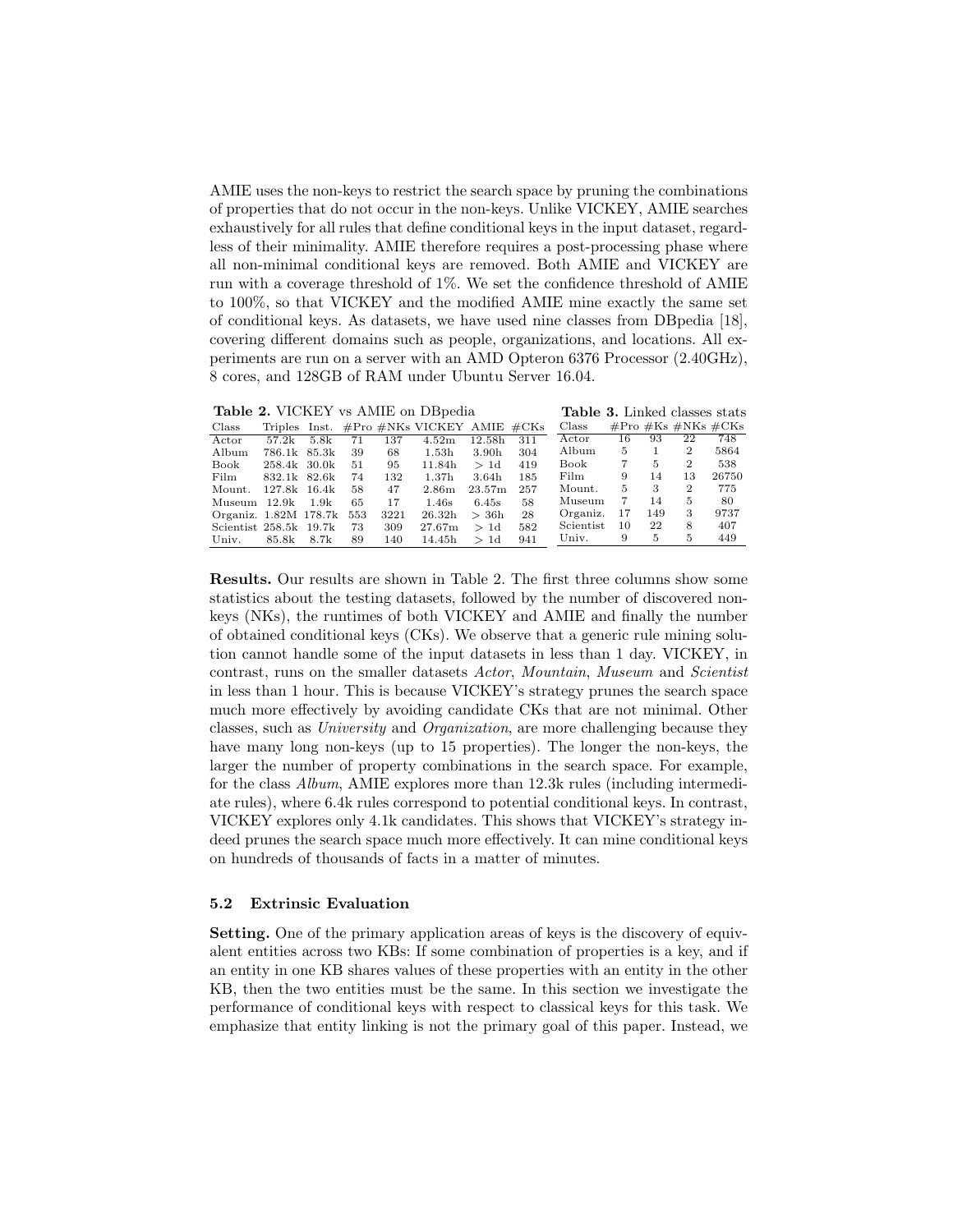want to show the potential of conditional keys, introduced in this paper, over classical keys introduced by other approaches such as SAKey [27]. Entity linking is only an example setting to this end.

As KBs, we chose DBpedia [18] and YAGO [26], because there is a gold standard available for the entity links on the YAGO Web page. We have used the same set of classes as for the runtime experiments. As this type of entity linking assumes that the properties have been aligned, we mapped the properties of these classes manually, and rewrote the properties of YAGO using its DBpedia counterparts. We ran SAKey [27] and VICKEY on DBpedia to find standard and conditional keys, respectively. Table 3 shows the number of common properties, the number of keys (Ks), non-keys (NKs) and conditional keys (CKs) in each DBpedia class. Among others, VICKEY finds that motto is a key for universities in Italy and some other countries – but not in all countries; and that the name is a key for organizations in certain places – but not all places. To link the datasets, we use a simple algorithm [27]: For each key, we iterate over the entities in DBpedia that have the key properties. If there is an entity in YAGO that shares at least one value for every of these properties, we link the two. For conditional keys, we also check whether the conditions of the key are fulfilled in both datasets.

| <b>Table 4.</b> Linking results with classical keys (Ks), conditional keys (CKs), and both. |
|---------------------------------------------------------------------------------------------|
|---------------------------------------------------------------------------------------------|

| Class                  |                 | Recall | Precision      | $_{\rm F1}$       |      |
|------------------------|-----------------|--------|----------------|-------------------|------|
| Actor                  | Ks [27]         | 0.27   | 0.99           | 0.43 <sup>5</sup> |      |
|                        | CKs             | 0.57   | 0.99           | 0.73<br>$\times$  | 1.75 |
|                        | $Ks + CKs$ 0.60 |        | 0.99           | $0.75 -$          |      |
| $\overline{\rm Album}$ | Ks [27]         | 0.00   | ī              | $0.00^{-}$        |      |
|                        | CKs             | 0.15   | 0.99           | 0.26<br>$\times$  | 869  |
|                        | $Ks + CKs$ 0.15 |        | 0.99           | $0.26 -$          |      |
| <b>Book</b>            | Ks [27]         | 0.03   | 1              | 0.06              |      |
|                        | CKs             | 0.11   | 0.99           | 0.20<br>X         | 3.48 |
|                        | $Ks + CKs$ 0.13 |        | 0.99           | $0.23-$           |      |
| Film                   | Ks [27]         | 0.04   | 0.99           | $0.08 -$          |      |
|                        | CKs             | 0.38   | 0.96           | 0.54<br>$\times$  | 7.1  |
|                        | $Ks + CKs$ 0.39 |        | 0.98           | $0.55 -$          |      |
| Mountain               | Ks 27           | 0.00   | T              | 0.00 <sub>1</sub> |      |
|                        | CKs             | 0.28   | 0.99           | 0.44<br>$\times$  | 101  |
|                        | $Ks + CKs$ 0.29 |        | 0.99           | $0.45 -$          |      |
| Museum                 | Ks [27]         | 0.12   | $\overline{1}$ | 0.21              |      |
|                        | CKs             | 0.25   | 1              | 0.40<br>X         | 2.19 |
|                        | $Ks + CKs$ 0.31 |        | 1              | $0.47 -$          |      |
| Organization Ks [27]   |                 | 0.01   | T              | $\overline{0.02}$ |      |
|                        | CKs             | 0.14   | 0.98           | 0.24<br>X         | 11   |
|                        | $Ks + CKs$ 0.14 |        | 0.99           | $0.24 -$          |      |
| Scientist              | Ks [27]         | 0.05   | 0.98           | $\overline{0.11}$ |      |
|                        | CKs             | 0.16   | 0.99           | 0.28<br>X         | 2.96 |
|                        | $Ks + CKs$ 0.19 |        | 0.99           | $0.32 -$          |      |
| University             | Ks [27]         | 0.09   | 0.99           | $0.16 -$          |      |
|                        | CKs             | 0.22   | 0.99           | 0.36<br>$\times$  | 2.44 |
|                        | $Ks + CKs$ 0.25 |        | 0.99           | $0.40 -$          |      |

Results. Table 4 shows the precision, recall and F1 measure of the entity linking task using a) classical keys mined by SAKey [27], b) conditional keys alone and c) both types of keys (VICKEY). We first observe that the precision is always over 98%. Conversely, the recall is low in some cases. This happens mainly due to our simple linking method, which uses a strict string equality when comparing the values of properties, and also due to the incompleteness of the data in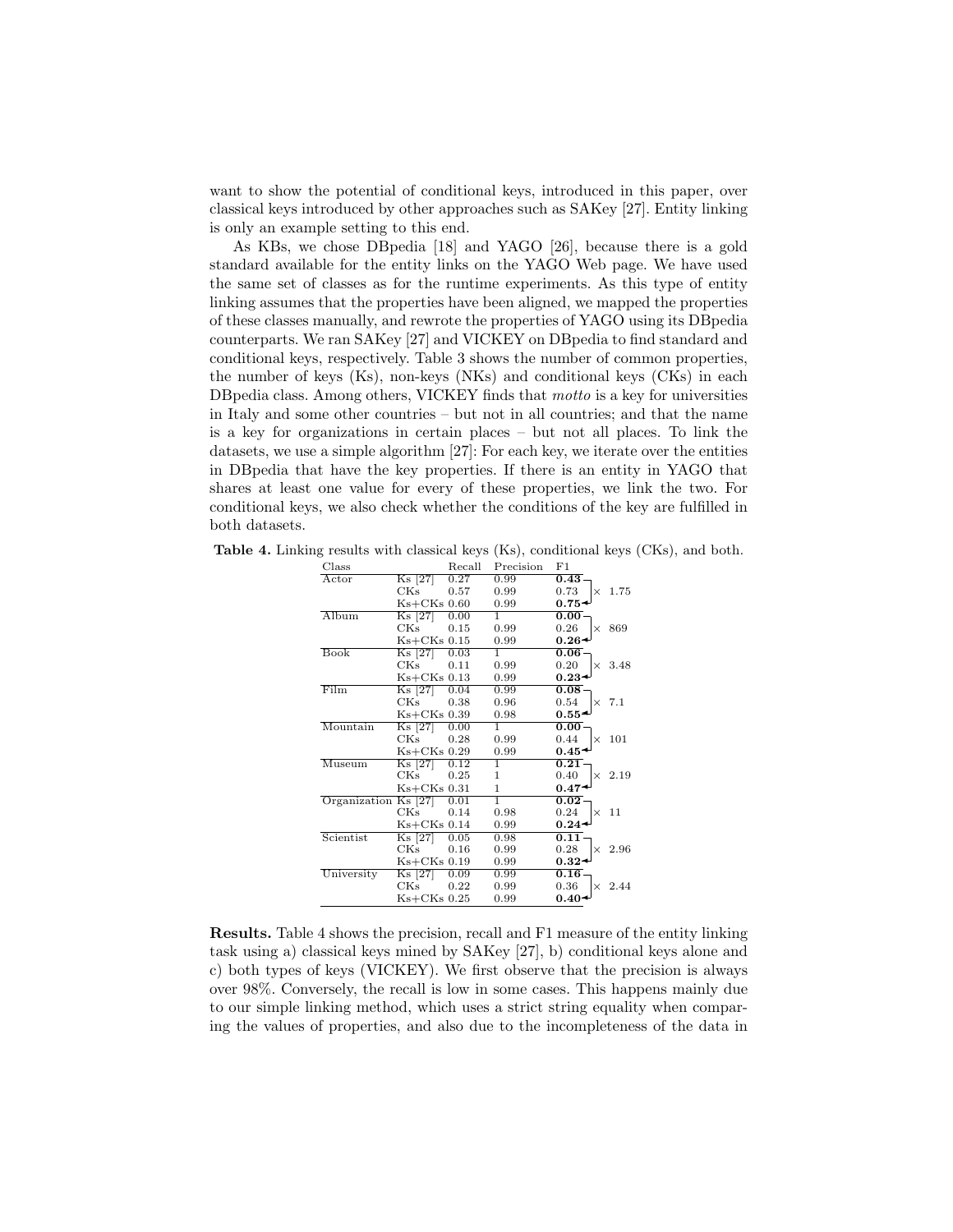both YAGO and DBpedia. However, even with this simple method, the use of conditional keys can lead to a significant increase in recall – with a negligible impact on precision. For example, for the class  $Film$ , recall increases from  $4\%$  to 38% when conditional keys are considered. Furthermore, when combining classic keys and conditional keys, the recall improves further. Overall, we observe an average increase of 21 percentage points in recall, and of 29 points in F1 when both standard keys and conditional keys are used to link the data. The average drop in precision is only 0.5 percentage points. This shows that conditional keys can significantly increase the performance of entity linking.

## 6 Conclusion

We have presented VICKEY, an approach to mine conditional keys on knowledge bases. Our approach overcomes the complexity of the search space by restricting it to the non-keys found by SAKey [27], and by pruning it smartly. This allows VICKEY to mine minimal conditional keys in datasets of up to 1.8M triples. In an extrinsic evaluation, we have shown that conditional keys can increase the recall of entity linking by up to 34 percentage points. As future work we plan to extend VICKEY by exploiting ontological classes and axioms, to discover more expressive conditional keys. The VICKEY system, as well as the datasets and evaluations, are available at https://github.com/lgalarra/vickey.

Acknowledgments. This research was supported by the grants ANR-11- LABEX-0045-DIGICOSME and ANR-16-CE23-0007-01 ("DICOS"), by the Chair "Machine Learning for Big Data" of Télécom ParisTech, and by the AG-INFRA+ project (Grant Agreement no. 731001).

## References

- 1. Mustafa Al-Bakri, Manuel Atencia, Jérôme David, Steffen Lalande, and Marie-Christine Rousset. Uncertainty-sensitive reasoning for inferring sameas facts in linked data. In ECAI, 2016.
- 2. Manuel Atencia, Michel Chein, Madalina Croitoru, Jérôme David, Michel Leclère, Nathalie Pernelle, Fatiha Saïs, François Scharffe, and Danai Symeonidou. Defining key semantics for the RDF datasets: Experiments and evaluations. In ICCS, 2014.
- 3. Manuel Atencia, Jérôme David, and Jérôme Euzenat. Data interlinking through robust linkkey extraction. In ECAI, Czech Republic, 2014.
- 4. Manuel Atencia, Jérôme David, and François Scharffe. Keys and pseudo-keys detection for web datasets cleansing and interlinking. In EKAW, 2012.
- 5. Yang Chen, Sean Louis Goldberg, Daisy Zhe Wang, and Soumitra Siddharth Johri. Ontological pathfinding. In SIGMOD, 2016.
- 6. Fei Chiang and Renée J. Miller. Discovering data quality rules. In *VLDB*, 2008.
- 7. X. Dong, E. Gabrilovich, G. Heitz, W. Horn, N. Lao, K. Murphy, T. Strohmann, S. Sun, and W. Zhang. Knowledge vault: A web-scale approach to probabilistic knowledge fusion. In KDD, 2014.
- 8. Xin Luna Dong, Evgeniy Gabrilovich, Geremy Heitz, Wilko Horn, Kevin Murphy, Shaohua Sun, and Wei Zhang. From data fusion to knowledge fusion. In VLDB, 2014.